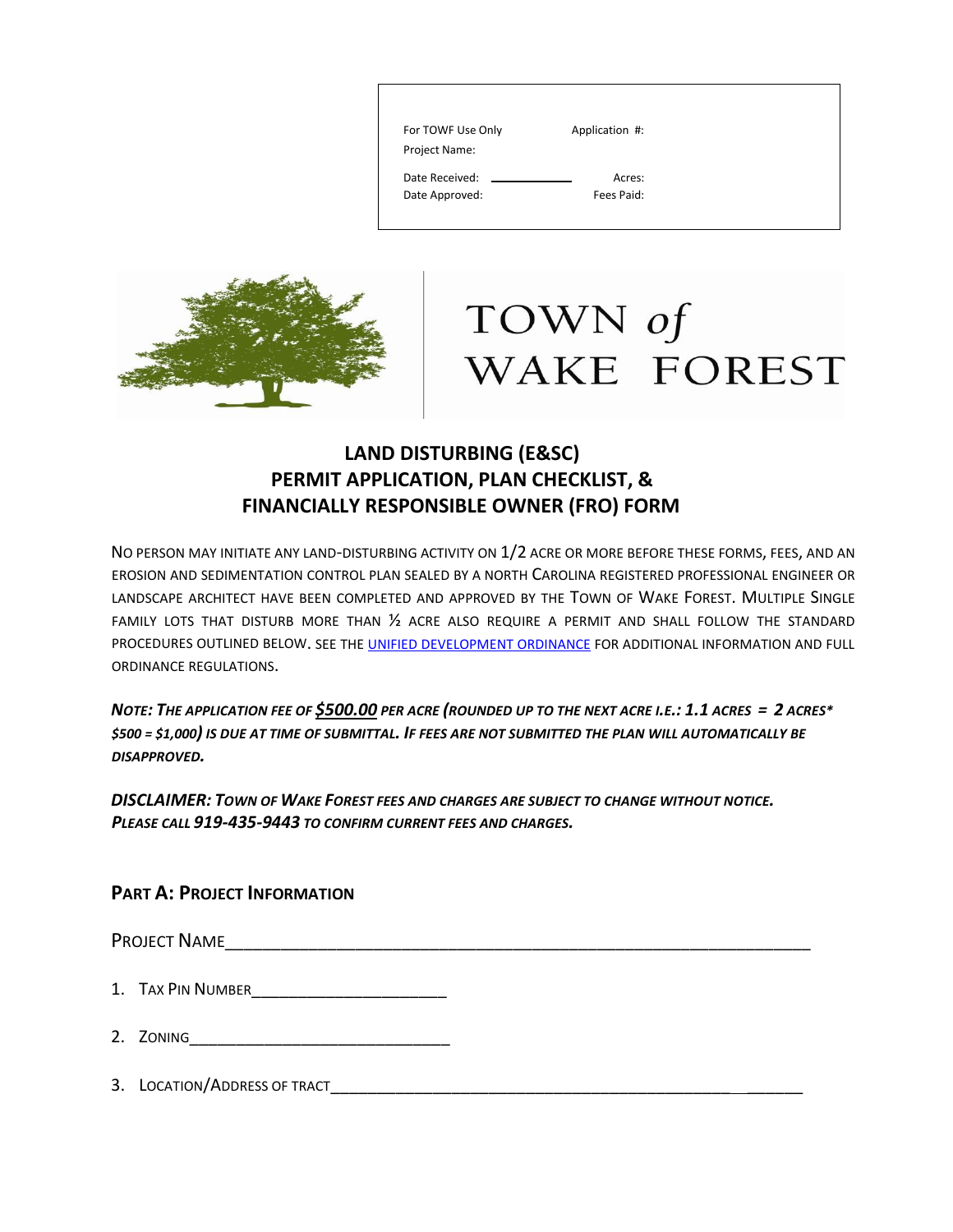| *PLEASE PROVIDE A COPY OF THE MOST CURRENT DEED          |                                                                                                             |
|----------------------------------------------------------|-------------------------------------------------------------------------------------------------------------|
|                                                          |                                                                                                             |
|                                                          |                                                                                                             |
| 8. PERCENT IMPERVIOUS SURFACE___________________________ |                                                                                                             |
|                                                          |                                                                                                             |
|                                                          | 10. TOTAL ACREAGE DISTURBED (INCLUDING OFF-SITE UTILITIES AND ROADWORK):                                    |
| 11. AMOUNT OF FEE ENCLOSED:                              |                                                                                                             |
|                                                          | ROUNDED UP ACREAGE________________* \$500/ACRE = \$_______________________________                          |
| CHECK NUMBER<br><u> </u>                                 |                                                                                                             |
| DATE PAID ________________________                       |                                                                                                             |
| 9443 to confirm current fees and charges.                | DISCLAIMER: Town of Wake Forest fees and charges are subject to change without notice. Please call 919-435- |
|                                                          | 12. PROPERTY OWNER(S) (PROVIDE LIST OF ADDITIONAL PROPERTY OWNERS ON AN ATTACHED SHEET):                    |
| <b>NAME</b>                                              |                                                                                                             |
|                                                          |                                                                                                             |
|                                                          |                                                                                                             |
|                                                          | 13. PERSON TO CONTACT SHOULD EROSION AND SEDIMENT CONTROL ISSUES ARISE DURING LAND-DISTURBING ACTIVITY:     |
|                                                          |                                                                                                             |
|                                                          |                                                                                                             |
|                                                          |                                                                                                             |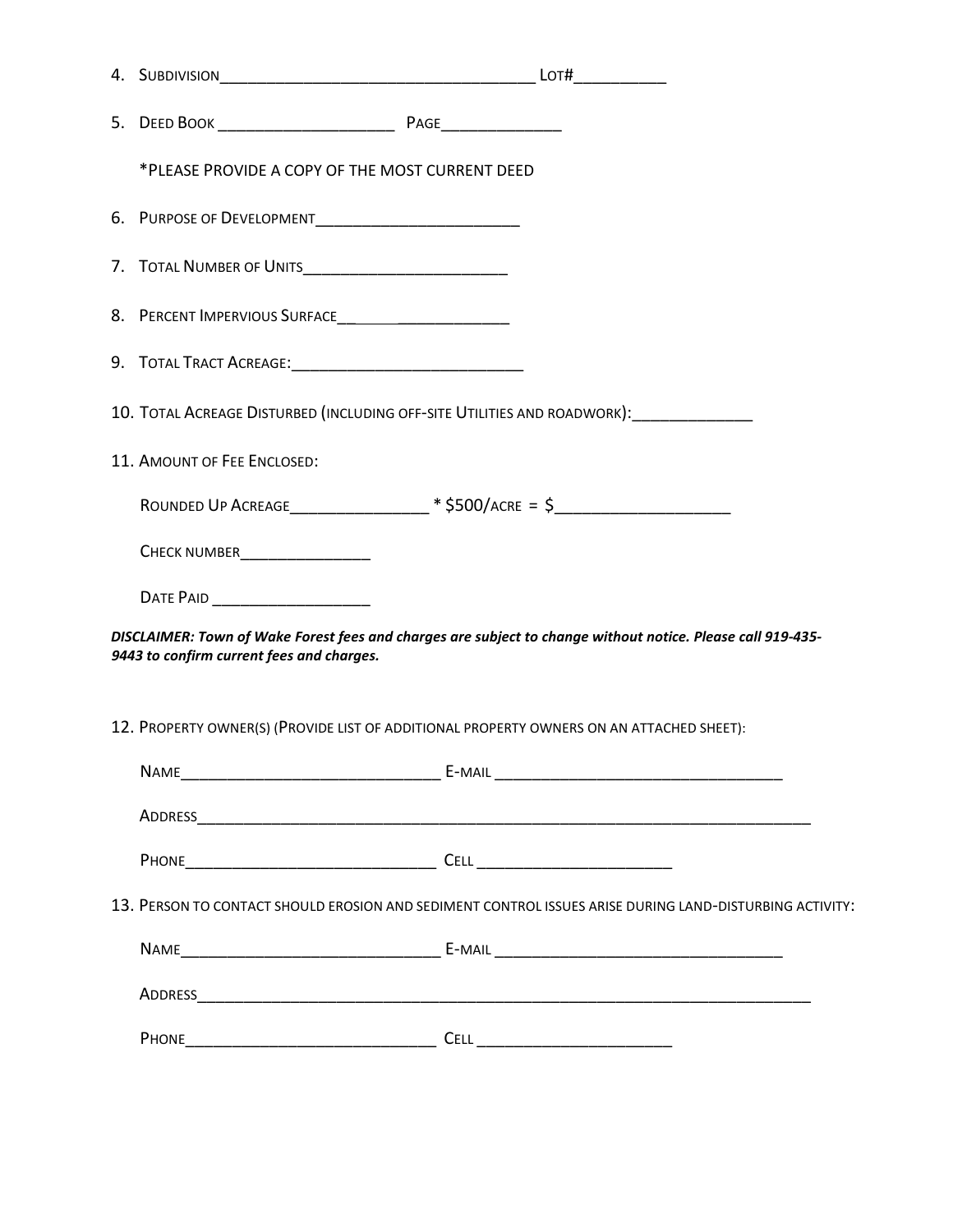| 14. PLANS PREPARED BY |  |
|-----------------------|--|
|                       |  |

| ADDRESS      |     |
|--------------|-----|
| <b>EMAIL</b> |     |
| PHONE        | ∩FI |

15. DOCUMENTS SUBMITTED (SUBMITTER TO PLACE A CHECK MARK IN THE BOX):

| FEES (\$500 per acre rounded up, due upon 1 <sup>st</sup> review) |
|-------------------------------------------------------------------|
| <b>FINANCIAL RESPONSIBILITY OWNER FORM</b>                        |
| <b>COMPLETED PLAN CHECKLIST</b>                                   |
| PLANS (to be submitted with construction set)                     |
| <b>E&amp;SC CALCULATIONS (1 copy)</b>                             |
| STORMWATER CALCULATIONS (1 copy)                                  |
| MAINTENANCE AND OPERATION AGREEMENT                               |
| NCDOT Encroachment/Driveway Permit                                |
| DWQ 401 Permit                                                    |
| USACOE 404 Permit                                                 |
| NCG010000 Permit COC                                              |
| <b>EROSION &amp; SEDIMENT CONTROL SURETY</b>                      |
|                                                                   |

APPROXIMATE DATE LAND-DISTURBING ACTIVITY WILL COMMENCE: \_\_\_\_\_\_\_\_\_\_\_\_\_\_\_\_\_\_\_\_\_\_\_

THE SOIL EROSION AND SEDIMENTATION CONTROL PLAN, supporting documents, maps and computations submitted for the above tract conform to the requirements of all applicable sections of the Town of Wake Forest Erosion & Sedimentation Control Ordinance outlined in the UDO.

\_\_\_\_\_\_\_\_\_\_\_\_\_\_\_\_\_\_\_\_\_\_\_\_\_\_\_\_\_\_\_\_\_\_\_\_\_\_\_\_\_\_\_\_\_\_\_\_\_\_\_\_\_\_\_\_\_\_\_\_\_\_\_\_\_\_\_\_\_\_\_\_\_\_\_\_\_\_\_\_\_\_\_\_\_\_\_\_\_\_\_\_\_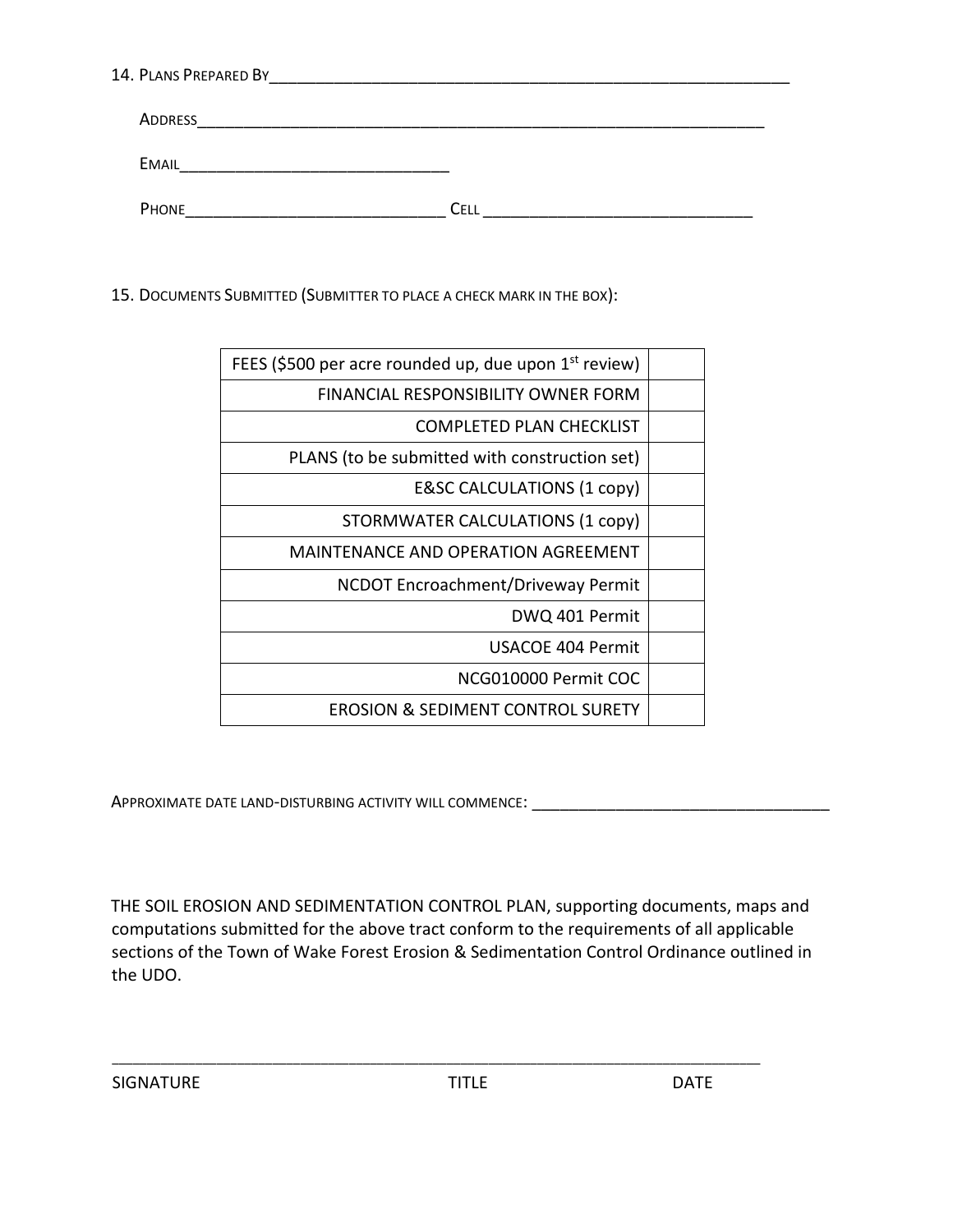#### **PART B. FINANCIALLY RESPONSIBLE OWNER (FRO)/PERSONS INFORMATION**

1. PERSON(S) OR FIRMS WHO ARE FINANCIALLY RESPONSIBLE FOR THE LAND-DISTURBING ACTIVITY (PROVIDE A COMPREHENSIVE LIST OF ALL RESPONSIBLE PARTIES ON AN ATTACHED SHEET):

| <b>NAME</b>    |              | <b>EMAIL</b> |
|----------------|--------------|--------------|
| <b>ADDRESS</b> |              |              |
| <b>CITY</b>    | <b>STATE</b> | ZIP CODE     |
| PHONE          |              | CELL         |

2. IF THE FINANCIALLY RESPONSIBLE PARTY IS NOT A RESIDENT OF NORTH CAROLINA, GIVE NAME AND STREET ADDRESS OF THE DESIGNATED NORTH CAROLINA AGENT:

| <b>NAME</b>                                       |              |             | <b>EMAIL</b>                                                                                                                                                                                                                                                                           |
|---------------------------------------------------|--------------|-------------|----------------------------------------------------------------------------------------------------------------------------------------------------------------------------------------------------------------------------------------------------------------------------------------|
| <b>ADDRESS</b>                                    |              |             |                                                                                                                                                                                                                                                                                        |
| <b>CITY</b>                                       | <b>STATE</b> |             | <b>ZIP CODE</b>                                                                                                                                                                                                                                                                        |
| PHONE                                             |              | <b>CELL</b> |                                                                                                                                                                                                                                                                                        |
|                                                   |              |             |                                                                                                                                                                                                                                                                                        |
|                                                   |              |             | IF THE FINANCIALLY RESPONSIBLE PARTY IS A PARTNERSHIP OR OTHER PERSON ENGAGING IN BUSINESS UNDER AN<br>ASSUMED NAME, ATTACH A COPY OF THE CERTIFICATE OF ASSUMED NAME. IF THE FINANCIALLY<br>RESPONSIBLE PARTY IS A CORPORATION, GIVE NAME AND STREET ADDRESS OF THE REGISTERED AGENT: |
|                                                   |              |             | <b>E-MAIL ADDRESS</b>                                                                                                                                                                                                                                                                  |
| <b>NAME OF REGISTERED AGENT</b><br><b>ADDRESS</b> |              |             |                                                                                                                                                                                                                                                                                        |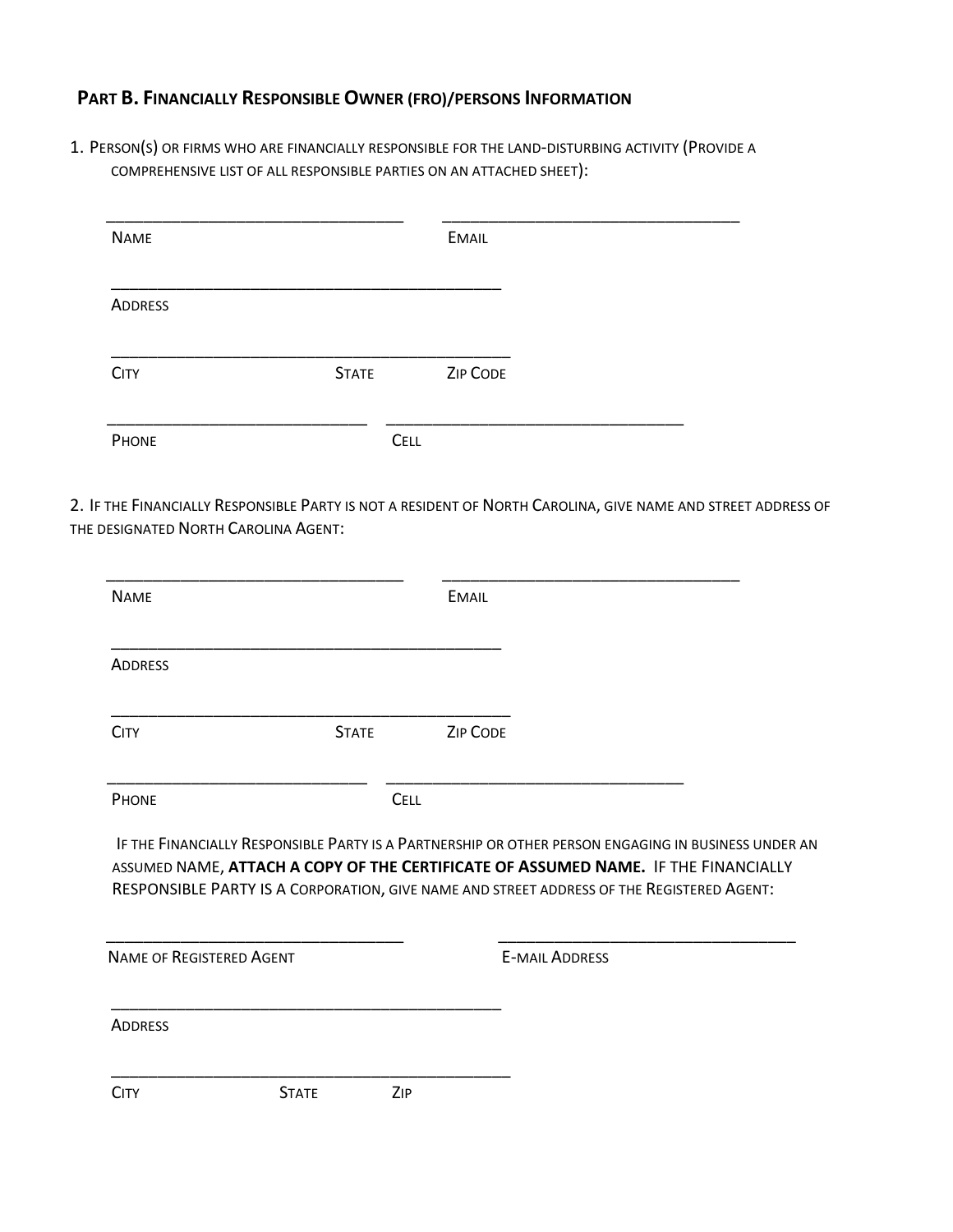PHONE FAX

\_\_\_\_\_\_\_\_\_\_\_\_\_\_\_\_\_\_\_\_\_\_\_\_\_\_\_\_ \_\_\_\_\_\_\_\_\_\_\_\_\_\_\_\_\_\_\_\_\_\_\_\_\_\_\_\_\_\_\_\_

The above information is true and correct to the best of my knowledge and belief and was provided by me under oath (This form must be signed by the Financially Responsible Person if an individual or his attorney-in-fact, or if not an individual, by an officer, director, partner, or registered agent with the authority to execute instruments for the Financially Responsible Person). I agree to provide corrected information should there be any change in the information provided herein.

| <b>NAME</b>                                                                                                                    | <b>TITLE OR AUTHORITY</b> |                                                                                                                |
|--------------------------------------------------------------------------------------------------------------------------------|---------------------------|----------------------------------------------------------------------------------------------------------------|
| <b>SIGNATURE</b>                                                                                                               | <b>DATE</b>               |                                                                                                                |
|                                                                                                                                |                           |                                                                                                                |
|                                                                                                                                |                           |                                                                                                                |
| duly sworn acknowledged that the above form was executed by him.                                                               |                           | appeared personally before me this day and being interconnect appeared personally before me this day and being |
| Witness my hand and notarial seal, this _________day of __________________, 20____________                                     |                           |                                                                                                                |
|                                                                                                                                |                           |                                                                                                                |
| <u> 1989 - Jan James James James James James James James James James James James James James James James James J</u><br>Notary |                           |                                                                                                                |
| My commission expires____________                                                                                              |                           |                                                                                                                |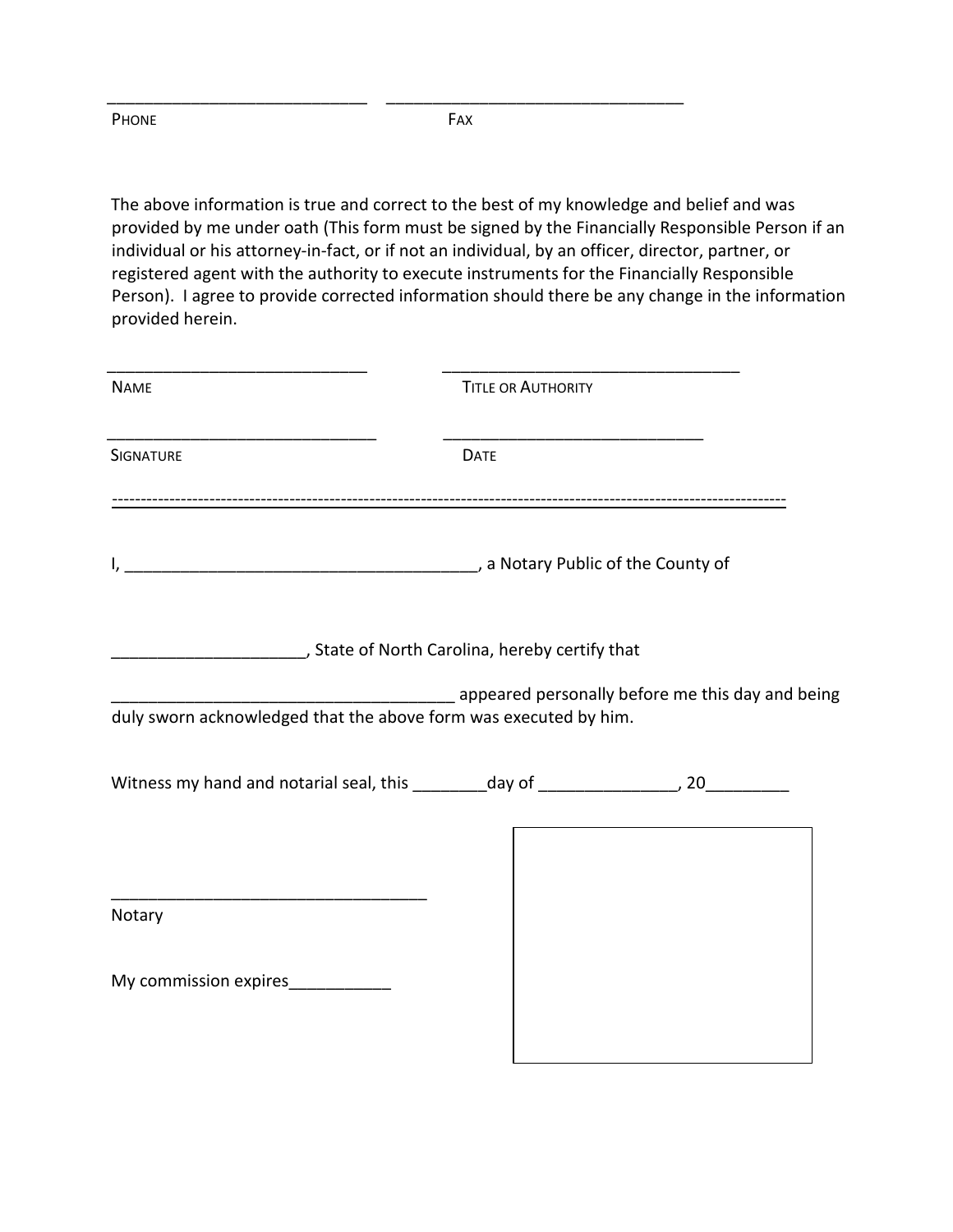

## TOWN of WAKE FOREST

### **LAND DISTURBING (E&SC) PERMIT PLAN SUBMITTAL CHECKLIST**

(SUBMITTER TO PLACE A CHECK MARK NEXT TO EACH ITEM)

| 1. |                                                                | LOCATION/VICINITY MAP                                                                                                                                                                                                                 |  |  |  |
|----|----------------------------------------------------------------|---------------------------------------------------------------------------------------------------------------------------------------------------------------------------------------------------------------------------------------|--|--|--|
| 2. | EXISTING AND PROPOSED COUNTOURS, INCLUDING OFFSITE             |                                                                                                                                                                                                                                       |  |  |  |
| 3. | CLEARLY DELINEATED BOUNDARIES OF LAND DISTURBANCE WITH ACREAGE |                                                                                                                                                                                                                                       |  |  |  |
| 4. | SOILS AREA MAP                                                 |                                                                                                                                                                                                                                       |  |  |  |
| 5. | DRAINAGE AREA MAP                                              |                                                                                                                                                                                                                                       |  |  |  |
| 6. |                                                                | EXISTING UTILITY EASEMENTS, STORM DRAINAGE, BASINS, LEVEL SPREADERS                                                                                                                                                                   |  |  |  |
| 7. |                                                                | EXISTING LOT LINES, LOT NUMBERS, SURROUNDING PROPERTY OWNERS                                                                                                                                                                          |  |  |  |
| 8. |                                                                | STREAM CENTERLINES, STREAM BUFFERS, WETLANDS, FLOODPLAINS                                                                                                                                                                             |  |  |  |
| 9. |                                                                | TEMPORARY EROSION CONTROLS TO BE SHOWN ON PLANS:                                                                                                                                                                                      |  |  |  |
|    | 1.                                                             | EROSION CONTROL CALCULATIONS (SEDIMENT BASIN, SEDIMENT TRAP,<br>SKIMMER, DITCH, ETC)                                                                                                                                                  |  |  |  |
|    | 2.                                                             | SKIMMER BASINS REQUIRED FOR DRAINAGE AREA OVER 5 ACRES                                                                                                                                                                                |  |  |  |
|    | 3.                                                             | IF PAM IS TO BE USED ONSITE FOR ANY APPLICATIONS, CALCULATIONS FOR<br>APPLICATION RATES AND SPECIFICATIONS MUST BE SHOWN. IN ADDITION,<br>SOIL TESTS MUST BE TAKEN TO DETERMINE CORRECT SOIL CHARGE AND<br>PRODUCT TYPE PRIOR TO USE. |  |  |  |
|    | 4.                                                             | CONSTRUCTION ENTRANCE 50 FOOT MINIMUM WITH WOVEN 20#<br>TENSILE STRENGTH FABRIC UNDERNEATH                                                                                                                                            |  |  |  |
|    | 5.                                                             | SILT FENCE - METAL POSTS WITH WIRE SPACED AT 6 FEET                                                                                                                                                                                   |  |  |  |
|    | 6.                                                             | HARDWARE CLOTH OUTLETS (SPECIAL SEDIMENT CONTROL FENCE)                                                                                                                                                                               |  |  |  |
|    | 7.                                                             | TREE PROTETION FENCE WITH "DO NOT ENTER TREE PROTECTION AREA"<br>SIGN IN ENGLISH AND SPANISH                                                                                                                                          |  |  |  |

i. REQUIRED AROUND PERIMETER OF PROPERTY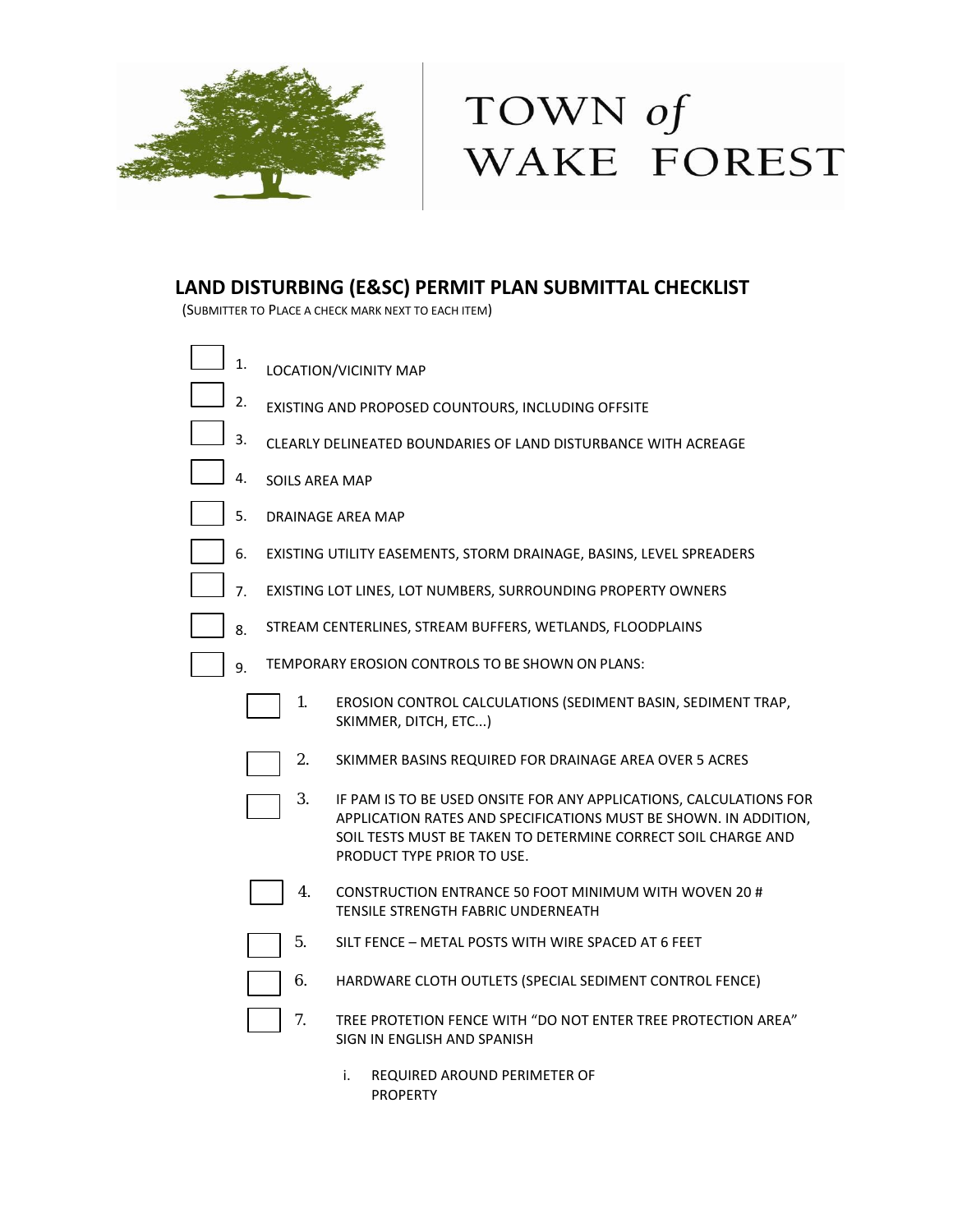- ii. REQUIRED AT BUFFER ZONES
- iii. REQUIRED IN TREE SAVE AREAS (AROUND DRIP LINE)
- 8. DIVERSION DITCHES
	- 9. INLET PROTECTION
	- 10. EROSION
		- 11. PERMANENT EROSION/STORMWATER CONTROLS
			- i. STORMWATER CALCULATIONS, Q PRE, Q POST, % IMPERVIOUS
			- ii. PROPOSED STORMWATER EASEMENTS (RECORDED)
			- iii. MAINTENANCE AND OPERATION AGREEMENT
			- iv. PROFESSIOANLLY SURVEYED AND ENGINEER STAMPED AS-BUILTS OF STORMWATER PONDS/BIO CELLS, LEVEL SPREADERS, STORM DRAINAGE INVERTS, TOPS, GRATES, SLOPES, LENGTH, SIZE, ETC…
			- v. PERMANENT DITCHES WITH MATTING

10. EROSION PERMIT NOTES: (please add to plans)

1. A LAND DISTURBING (E&SC) PERMIT IS REQUIRED FOR PROJECTS OVER 0.50 ACRE.

IF MULTIPLE LOTS WITH LAND DISTURBANCE OVER 0.50 ACRE TOTAL ARE EITHER CONTIGUOUS OR NON-CONTIGUOUS IN THE SAME SUBDIVISION, BY THE SAME BUILDER/OWNER, A LAND DISTURBING PERMIT IS REQUIRED.

THE COST OF THE PLAN REVIEW AND PERMIT IS \$500/ACRE ROUNDED UP (1.1 ACRES = 2 ACRES  $\omega$  \$500/ACRE = \$1,000). THE FEE IS DUE AT TIME OF PLAN SUBMITTAL. DEVELOPER IS RESPONSIBLE FOR INFORMING BUILDER OF E&SC PERMIT REQUIREMENTS ON INDIVIDUAL LOTS.

#### *DISCLAIMER: Town of Wake Forest fees and charges are subject to change without notice. Please call 919-435-9443 to confirm current fees and charges.*

- 2. IF ADDITIONAL ACREAGE IS ADDED TO AN EXISTING PERMIT REVISED FORMS, PLANS, AND ANY ADDITIONAL FEES MUST BE SUBMITTED.
- 3. IF OWNERSHIP OF A PROPERTY HAS CHANGED A REVISED FRO MUST BE SUBMITTED.
- 4. IF A PROPERTY IS TAKEN OVER BY THE BANK, THE BANK SHALL CONTACT THE TOWN AND REPAIR ALL EROSION CONTROL MEASURES TO TOWN/NCDENR STANDARDS. THEY SHALL ALSO SUBMIT A NEW FRO FORM.
- 5. IF A PROJECT IS NOT COMPLETE WITHIN TWO YEARS, THE PLANS MUST BE RENEWED AT \$250/ACRE. A REVISED SET OF PLANS MAY BE SUBMITTED IF ACREAGE HAS ALREADY BEEN DEVELOPED AND A CERTIFICATE OF OCCUPANY HAS BEEN ISSUED.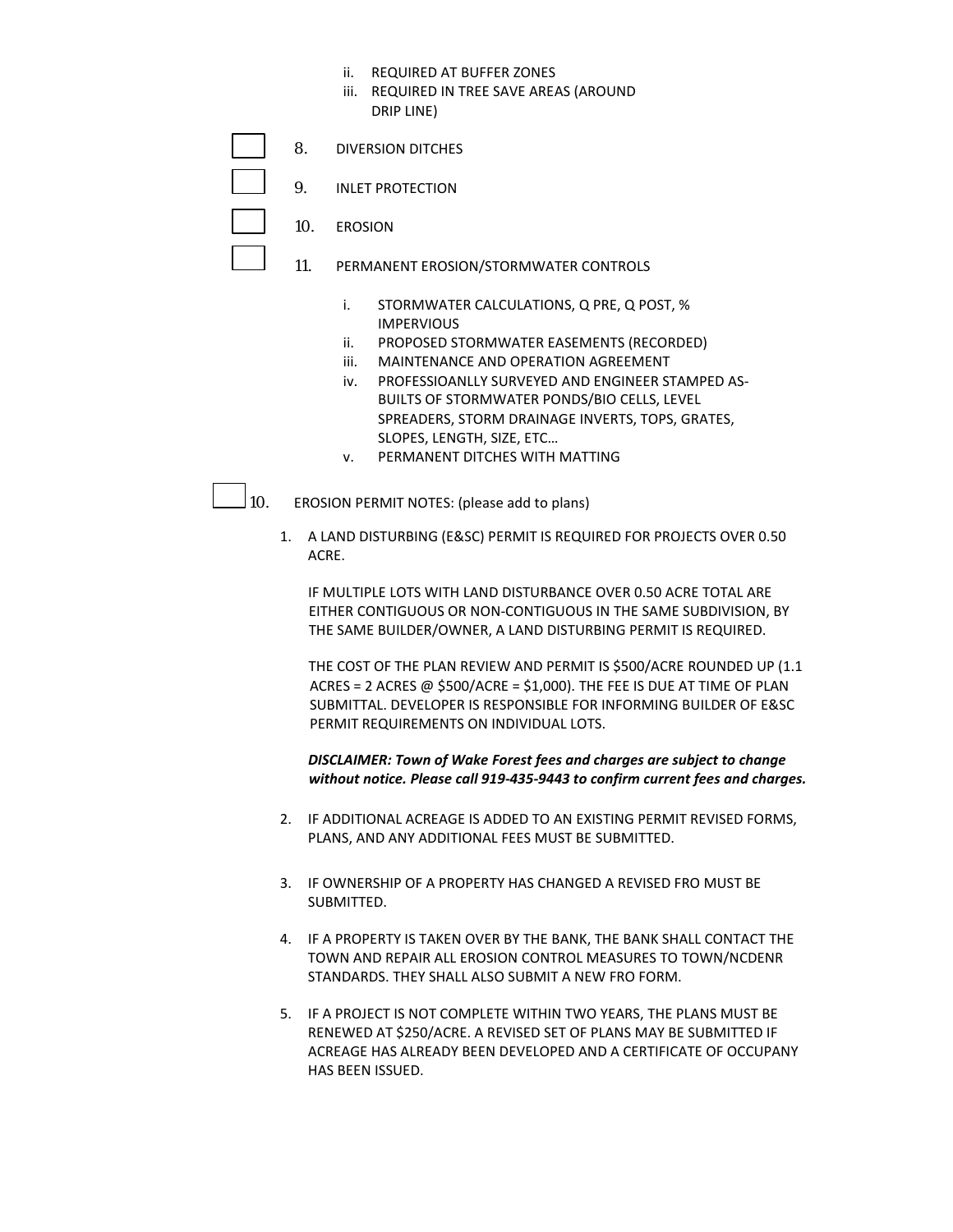6. AN EROSION PRECONSTRUCTION MEETING MUST BE HELD WITH THE TOWN OF WAKE FOREST PRIOR TO START OF ANY WORK, INCLUDING INSTALLATION OF EROSION CONTROL MEASURES, DEMOLITION, CUTTING TREES, AND GRUBBING.

CALL ENGINEERING AT (919) 435-9443 TO SET UP A MEETING. ALL PLANS MUST BE SIGNED AND COPIES RETURNED TO THE TOWN 1 WEEK PRIOR TO PRECONSTRUCTION MEETING.

- 7. THE OWNER, GENERAL CONTRACTOR, GRADING COMPANY, AND EROSION CONTROL INSTALLER MSUT BE PRESENT AT THE PRECONSTRUCITON MEETING.
- 8. THE E&SC PERMIT WILL BE DISTRIBUTED AT THIS MEETING.

11. E&SC CONSTRUCTION SEQUENCE NOTES: (please add to plans)

- 1. PRIOR TO SCHEDULING THE PRECONSTRUCTION MEETING, THE EROSION AND SEDIMENT CONTROL SURETY MUST BE SUBMITTED TO THE TOWN OF WAKE FOREST. THE NCG010000 CERTIFICATE OF COVERAGE MUST BE OBTAINIED BY THE PERMITTEE, WHEN APPLICABLE. A COPY OF THE COC MUST BE SUBMITTED TO THE TOWN.
- 2. AFTER THE PRECONSTRUCITON MEETING IS HELD, THE CONTRACTOR CAN INSTALL INITIAL EROSION CONTROL MEASURES ONLY. THIS INCLUDES BUT IS NOT LIMITED TO CONSTRUCTION ENTRANCE, SILT FENCE, PERIMETER DIVERSION DITCH, CHECK DAMS (ROCK OR WADDLE TYPE), TREE PROTECTION FENCE, EXISITNG INLET PROTECTION, SKIMMER SEDIMENT BASINS, AND SEDIMENT TRAPS. CLEAR ONLY AS NECESSARY TO INSTALL THESE MEASURES.
- 3. CONTRACTOR IS RESPONSIBLE FOR E&SC WEEKLY INSTALLATION AND MAINTENANCE LOG INCLUDING DATES OF TEMPORARY/PERMANENT GROUND COVER, A RAIN GAUGE, COPY OF TOWF SIGNED PLANS ONSITE, REVISED SIGNED PLANS, NPDES LOG, AND CONSTRUCTION BOX MUST BE PRESENT AND EASILY ACCESSABLE ONSITE.
- 4. ONCE MEASURES ARE INSTALLED, CONTRACTOR/FRO TO CALL TOWF FOR AN INITIAL INSPECTION. IF SITE PASSES INSPECTION, A CERTIFICATE OF COMPLIANCE WILL BE ISSUED. CONTRACTOR CAN NOW BEING CLEARING, GRUBBING, AND GRADING.
- 5. CONTRACTOR TO MAINTAIN ACCESS ROAD FOR EMERGENCIES AT ALL TIMES.
- 6. PHASE PROJECT TO LEAVE AS LITTLE GROUND OPEN AS POSSIBLE.
- 7. TEMPORARILY SEED, STRAW AND TACK OR HYDROSEED WITHIN 14 DAYS OF ANY PHASE OF GRADING, INCLUDING SLOPES. SEED BASINS AND DITCHES IMMEDITEALY AFTER CONSTRUCTION.
- 8. PRIOR TO REMOVAL OF TEMPORARY MEASURES, TOWN MUST APPROVE REMOVAL. ALL AREAS ABOVE TEMPORARY MEASURE MUST HAVE 85% GROUND COVER.
- 9. THE TOWN OF WAKE FOREST CONSTRUCTION INSPECTOR WILL EVAULATE THE SITE ATLEAST ONCE A MONTH. A COPY OF THE INSPECTION FORM WILL BE EMAILED TO THE FRO. THE WEEKLY EROSION LOG AND NPDES LOG MUST BE ONSITE AND AVAILABLE FOR REVIEW.
- 10. IF THE SITE IS FOUND OUT OF COMPLIANCE A NOTICE OF VIOLATION WILL BE ISSUED GIVING THE CONTRACTOR/FRO 7 WORKING DAYS TO REMEDY THE PROBLEM. IF THE SITUATION IS NOT RESOLVED WITHIN THE TIME PERIOD A FINE MAY BE ISSUED.
- 11. IF SEDIMENT LEAVES THE SITE A FINE MAY BE ISSUED UP TO \$5,000 PER DAY